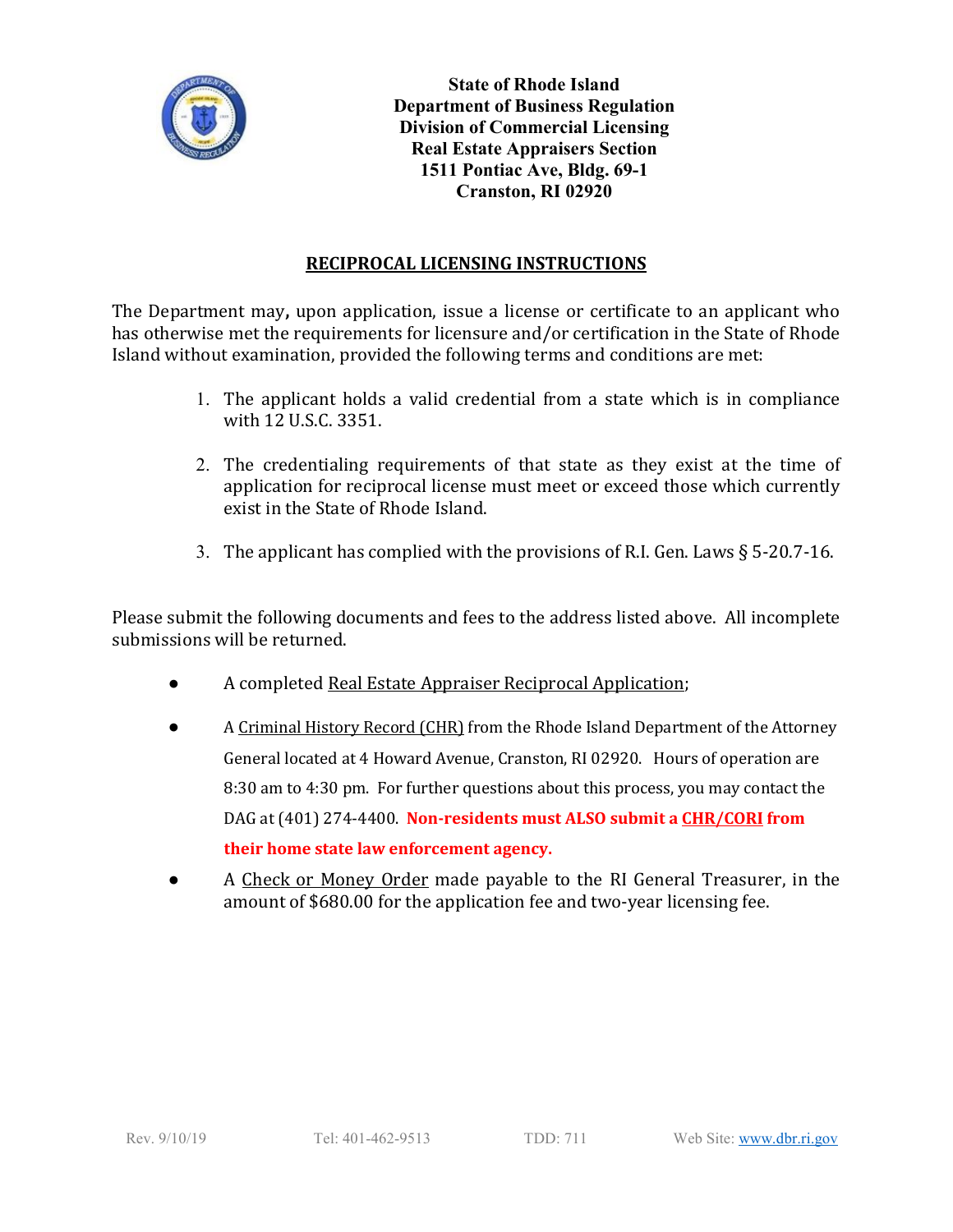

**State of Rhode Island Department of Business Regulation Division of Commercial Licensing Real Estate Appraisers Section 1511 Pontiac Ave, Bldg. 69-1 Cranston, RI 02920**

### **RECIPROCAL REAL ESTATE APPRAISER APPLICATION**

# **Select the license type you are applying for**:

**□ Licensed Residential □ Certified Residential □ Certified General**

| <b>APPLICANT INFORMATION</b>                                                                                                                                                                                                                                                                                                                                                                                                                          |                             |  |                |  |                               |  |  |
|-------------------------------------------------------------------------------------------------------------------------------------------------------------------------------------------------------------------------------------------------------------------------------------------------------------------------------------------------------------------------------------------------------------------------------------------------------|-----------------------------|--|----------------|--|-------------------------------|--|--|
| Name:                                                                                                                                                                                                                                                                                                                                                                                                                                                 |                             |  |                |  |                               |  |  |
| SSN:                                                                                                                                                                                                                                                                                                                                                                                                                                                  |                             |  | Date of Birth: |  |                               |  |  |
| <b>Residential Address:</b>                                                                                                                                                                                                                                                                                                                                                                                                                           |                             |  |                |  |                               |  |  |
| City:                                                                                                                                                                                                                                                                                                                                                                                                                                                 | State:                      |  |                |  | Zip Code:                     |  |  |
| Phone Number:                                                                                                                                                                                                                                                                                                                                                                                                                                         | Email Address: (Mandatory)  |  |                |  |                               |  |  |
| Have you ever had an appraiser license or certification denied, revoked or suspended in any state?<br>$\square$ No<br>$\Box$ Yes<br>If "Yes", please provide a detailed explanation.                                                                                                                                                                                                                                                                  |                             |  |                |  |                               |  |  |
| Have you ever been convicted of any felony or misdemeanor in any state?<br>$\Box$ Yes<br>If "Yes", please<br>$\square$ No<br>provide a complete copy of the courts disposition.                                                                                                                                                                                                                                                                       |                             |  |                |  |                               |  |  |
| Have you ever had an appraisal license, certification or any other occupational license disciplined by any governmental<br>If "Yes", please attach copies of any orders or agreements.<br>agency?<br>$\square$ Yes<br>$\square$ No                                                                                                                                                                                                                    |                             |  |                |  |                               |  |  |
| <b>EMPLOYMENT INFORMATION</b>                                                                                                                                                                                                                                                                                                                                                                                                                         |                             |  |                |  |                               |  |  |
| Agency Name:                                                                                                                                                                                                                                                                                                                                                                                                                                          |                             |  | Phone Number:  |  |                               |  |  |
| <b>Agency Address:</b>                                                                                                                                                                                                                                                                                                                                                                                                                                |                             |  |                |  |                               |  |  |
| City:                                                                                                                                                                                                                                                                                                                                                                                                                                                 | State:                      |  |                |  | Zip Code:                     |  |  |
| Original State of Licensure:                                                                                                                                                                                                                                                                                                                                                                                                                          | License/Certification Type: |  |                |  | License/Certification Number: |  |  |
| <b>AFFIDAVIT(S) &amp; SIGNATURE(S)</b>                                                                                                                                                                                                                                                                                                                                                                                                                |                             |  |                |  |                               |  |  |
| <b>Tax Payer Status Affidavit</b><br>Pursuant to R.I. Gen. Laws, Chapter 5-76, as amended, any person applying for or renewing any license, permit, or other<br>authority to conduct a business or occupation within Rhode Island must have filed all required state tax returns and paid<br>all taxes due to the state or must have entered into a written agreement to pay delinquent state taxes that is satisfactory to<br>the Tax Administrator. |                             |  |                |  |                               |  |  |
| Have you filed all required Rhode Island State tax returns, and have you paid all taxes owed? $\square$ Yes $\square$ No<br>$\Box$ N/A                                                                                                                                                                                                                                                                                                                |                             |  |                |  |                               |  |  |